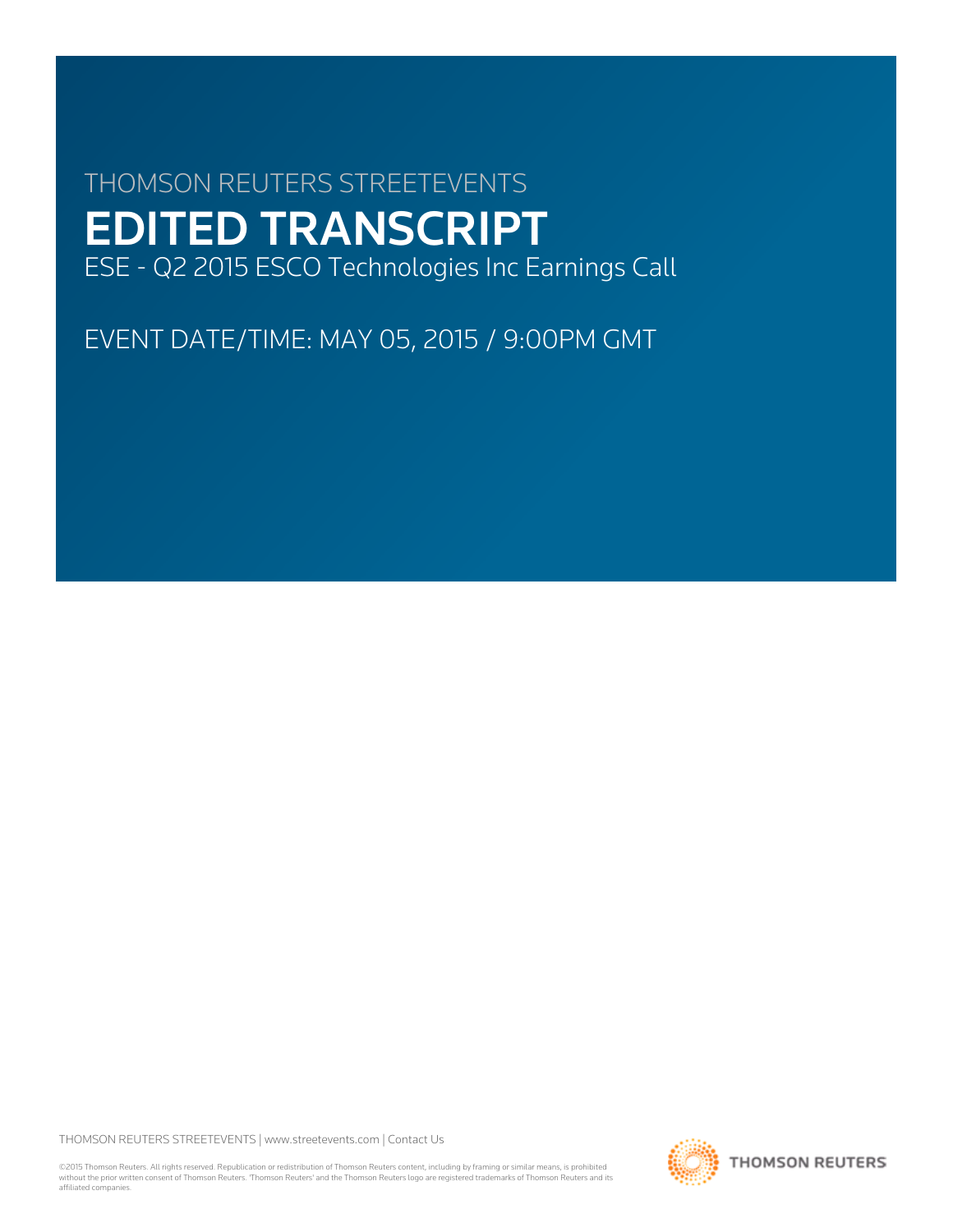# **CORPORATE PARTICIPANTS**

**[Kate Lowrey](#page-1-0)** ESCO Technologies, Inc. - Director of Investor Relations **[Vic Richey](#page-1-1)** ESCO Technologies, Inc. - Chairman and CEO **[Gary Muenster](#page-1-2)** ESCO Technologies, Inc. - Vice President and CFO

# **CONFERENCE CALL PARTICIPANTS**

**[Jon Tanwanteng](#page-3-0)** CJS Securities - Analyst **[Ben Hearnsberger](#page-5-0)** Stephens, Inc. - Analyst

# **PRESENTATION**

#### **Operator**

<span id="page-1-0"></span>Good day, and welcome to the second quarter 2015 ESCO Technologies, Incorporated, earnings conference call. Today's call is being recorded. With us today are Vic Richey, Chairman and CEO, Gary Muenster, Vice President and CFO. And now, to present the forward-looking statement, I would like to turn the call over to Kate Lowrey, Director of Investor Relations. Please go ahead.

#### **Kate Lowrey** - ESCO Technologies, Inc. - Director of Investor Relations

Thank you. Statements made during this call regarding our 2015 and beyond EPS, EBIT, tax rates, future growth, profitability and revenue, margins, sales, orders, market share, product development, acquisitions, capital allocation strategy, corporate costs and other statements which are not strictly historical are forward-looking statements within the meaning of the Safe Harbor provisions of the federal securities laws.

These statements are based on current expectations and assumptions, and actual results may differ materially from those projected in the forward-looking statements. Due to risks and uncertainties that exist in the Company's operation and business environment, including but not limited to the risk factors referenced in the Company's press release issued today, which will be included as an exhibit to the Company's Form 8-K to be filed. We undertake no duty to update or revise any forward-looking statements, whether as a result of new information, future events or otherwise.

In addition, during this call, the Company may discuss some non-GAAP financial measures in describing the Company's operating results. A reconciliation of these measures to their most comparable GAAP measures can be found in the press release issued today and found on the Company's website at www.escotechnologies.com, under the link Investor Relations.

<span id="page-1-1"></span>Now I'll turn the call over to Vic.

# <span id="page-1-2"></span>**Vic Richey** - ESCO Technologies, Inc. - Chairman and CEO

Thanks, Kate, and good afternoon. Before I give my perspective on the quarter, I'll turn it over to Gary for a few financial highlights.

# **Gary Muenster** - ESCO Technologies, Inc. - Vice President and CFO

Thanks, Vic. As noted in the release, our second quarter earnings exceeded our internal expectations. In February, we expected Q2 EPS to be in the range of \$0.27 to \$0.32, and I'm pleased to report that we beat the top end of our EPS range by a penny, as we delivered \$0.33 a share despite a higher than expected effective tax rate, which negatively impacted Q2 EPS by approximately \$0.02. The earnings increase was driven by the continued strength of the commercial aerospace market at PTI and Crissair and better-than-expected performance at Doble.

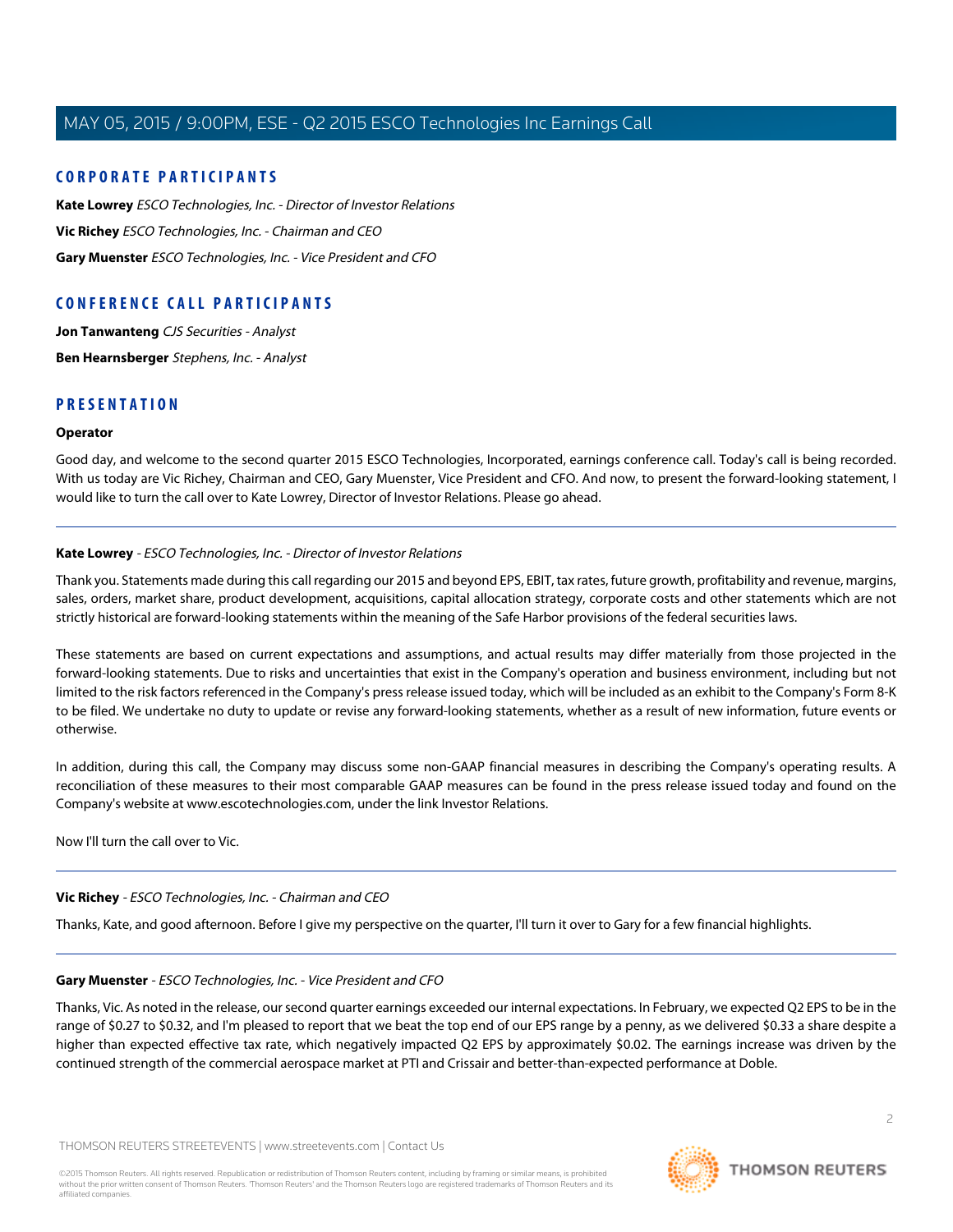At the start of the year, we committed to a set of financial goals, which are well defined and remain clearly in focus today. We will continue to execute on our financial plan, deliver solid earnings results that meet or exceed our expectations, position the Company for sustainable, long-term earnings growth, enhance our focus on returns, and follow our capital allocation plan. Given our Q2 results, I think we achieved each of these.

During Q2, the impact of foreign currency was immaterial. As a reminder, for comparative purposes, the 2014 results exclude the charges related to the Crissair facility consolidation completed last year. I'll call out a few highlights from the release to allow you to better understand the underlying results.

Q2 sales increased \$4 million from the prior year, primarily due to a 12% increase in sales at Doble. Test sales increased \$1 million, and filtration sales were essentially flat due to the lower SLS program sales at VACCO. A bright spot within filtration is highlighted by the continued strength of PTI and Crissair's commercial aerospace sales, which increased over 13%, or \$4 million, in Q2, which offset the \$4 million decreased noted at VACCO.

PTI's Q2 EBIT margin was 21%, and Crissair delivered 28% EBIT in Q2 driven by the operating efficiencies being realized from last year's facility consolidation. Doble's EBIT came in better than planned, driven by higher-than-expected international sales and additional software and service business. Doble's Q2 EBIT margin was lower than prior year Q2 due to the timing of their worldwide client conference, which was in March of this year and April of last year.

Test sales in EBIT were below plan due to the issues of trying to project the exact timing and completion surrounding the significant number of projects in process at any given time throughout the respective quarters.

Corporate costs were higher than last year, primarily as a result of additional professional fees and other costs surrounding the acquisition of ENOSERV. The Q2 effective tax rate increased over prior year due to the amount of discrete tax benefits recognized in the respective quarterly periods, as well as changes in the mix of international versus domestic pre-tax earnings.

On the balance sheet, we continue to maintain a modest level of net debt outstanding, which was \$38 million at March 31. We remain committed to our capital allocation strategy, which includes share repurchases and dividends. As such, we returned about \$6 million to shareholders during the second quarter. We expect to continue to opportunistically repurchase shares in the open market during the balance of 2015, as we continue to be supported by a strong balance sheet.

A significant highlight of Q2 as well as for the first six months of the year is the continued strength of our entered orders. We booked \$142 million in orders in the second quarter, reflecting a \$13 million increase in backlog, resulting in a \$348-million backlog at March 31.

Filtration had a book-to-bill of 120%, with each of the group members contributing to the sizable increase. Doble generated 111% book-to-bill, driven by additional international service orders and higher than expected hardware business. The order strength at the halfway point bodes well for the sales outlook over the balance of the year.

Our EPS guidance and remaining outlook for 2015 is unchanged from \$1.70 to \$1.80, and is well supported by our Q2 and six-month results. Reporting a solid start for the first six months certainly provides additional comfort in our ability to achieve our full-year stated goals.

Regarding Q3, we are guiding EPS to be in the range of \$0.38 to \$0.42 a share. It is important to note that the first half of the year came in above our original forecast, both from an EBIT and EPS perspective.

When compared to the current Q2, we are expecting sequentially meaningful increases in both sales and EBIT during Q3, which drives the noted EPS increase range. Q3 consolidated EBIT dollars are expected to increase over 20% compared to Q2, led primarily by Doble's additional sales volume. Lastly, we expect a more normal tax rate in Q3 of approximately 34%.

And I'll be happy to address any specific financial questions when we get to the Q&A. I'll turn it back over to Vic.



3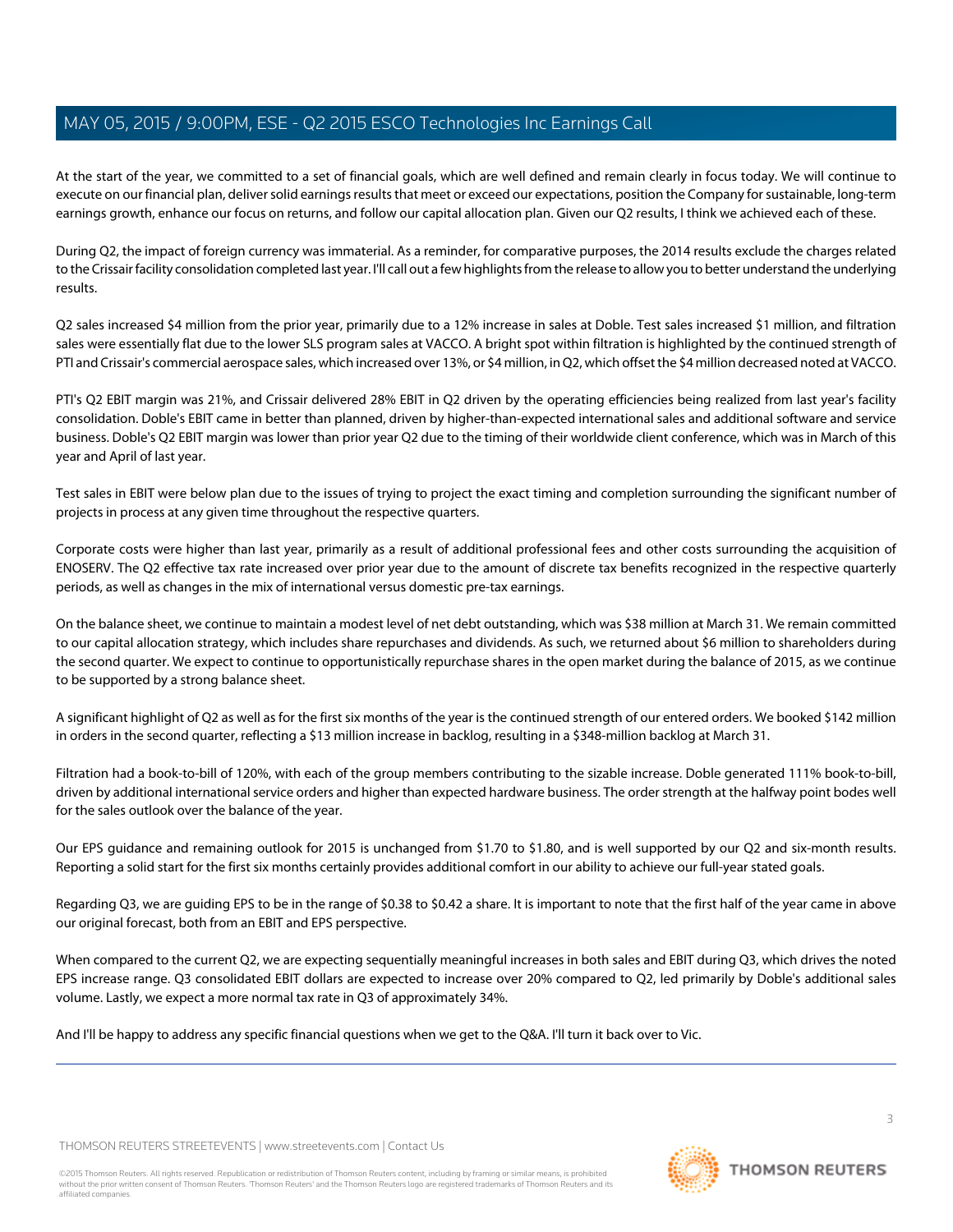### **Vic Richey** - ESCO Technologies, Inc. - Chairman and CEO

Thanks, Gary. As an ongoing reminder, the three-year outlook we communicated during our Investor Day last September includes growing our top line 10% and increasing EPS 15% on a compound basis. Considering our solid start over the first six months of the year, coupled with our continued order strength, we believe these longer-term goals are reasonable and remain achievable.

Although the M&A pipeline continues to be challenging due to the high multiples being paced for quality assets, we continue to work aggressively to expand our footprint within filtration and at Doble.

While certainly it's still early on, I'm pleased with the initial reaction to the ENOSERV acquisition and with the positive contribution they've made. While attending the Doble client conference, I was impressed with the number of clients who sought me out to express their positive thoughts on the acquisition.

Additionally, I was very impressed with the ENOSERV team members who participated in the conference. I firmly belief their future growth opportunities are tangible and well defined and will result in a meaningful contribution to Doble's expanding sales and operating margins.

We continue to explore additional acquisition opportunities, with a primary focus on adding capabilities and solutions to USG and Fluid Flow. Across the Company, our core businesses continue to present us with long-term, organic growth opportunities that, when supplemented with our M&A strategy, create an exciting outlook for ESCO over the next several years.

In filtration, our year-to-date EBIT is well ahead of plan, and we remain bullish on our underlying growth and profitability, driven by our recent aerospace program wins and coupled with having some sizable programs, such as the A350, continue to move towards full production.

The major OEM aircraft manufacturers continue to be bullish on their outlook, and this up-cycle is creating an exciting outlook for our business. The year-to-date order book is also well ahead of plan and continues to provide additional upside opportunities over the balance of the year.

The test business remains solid, both from a top line and bottom line perspective. [SEL] will contain several additional large projects, which we're in the process of negotiating. These opportunities, once the POs are signed, are expected to deliver solid profitability over the balance of 2015 and beyond.

As you know, we've made several significant investments at Doble over the past few years, which were necessary to accelerate their growth, both domestically with new products and solutions as well as internationally by entering new markets. As we review the first six months of Doble's performance, I think we are clearly seeing the results of these investments, and we expect them to continue to accelerate in the future.

We are well positioned for solid organic growth and have the capacity, both from a financial and management bandwidth perspective, to augment our growth with appropriate acquisitions. We look forward to an exciting and successful remainder of the year. We can now turn it over for questions.

# <span id="page-3-0"></span>**QUESTIONS AND ANSWERS**

# **Operator**

Thank you. We will now begin the question-and-answer session. (Operator Instructions). Jon Tanwanteng, CJS Securities.

# **Jon Tanwanteng** - CJS Securities - Analyst

Good afternoon, guys. Very nice quarter.

THOMSON REUTERS STREETEVENTS | [www.streetevents.com](http://www.streetevents.com) | [Contact Us](http://www010.streetevents.com/contact.asp)

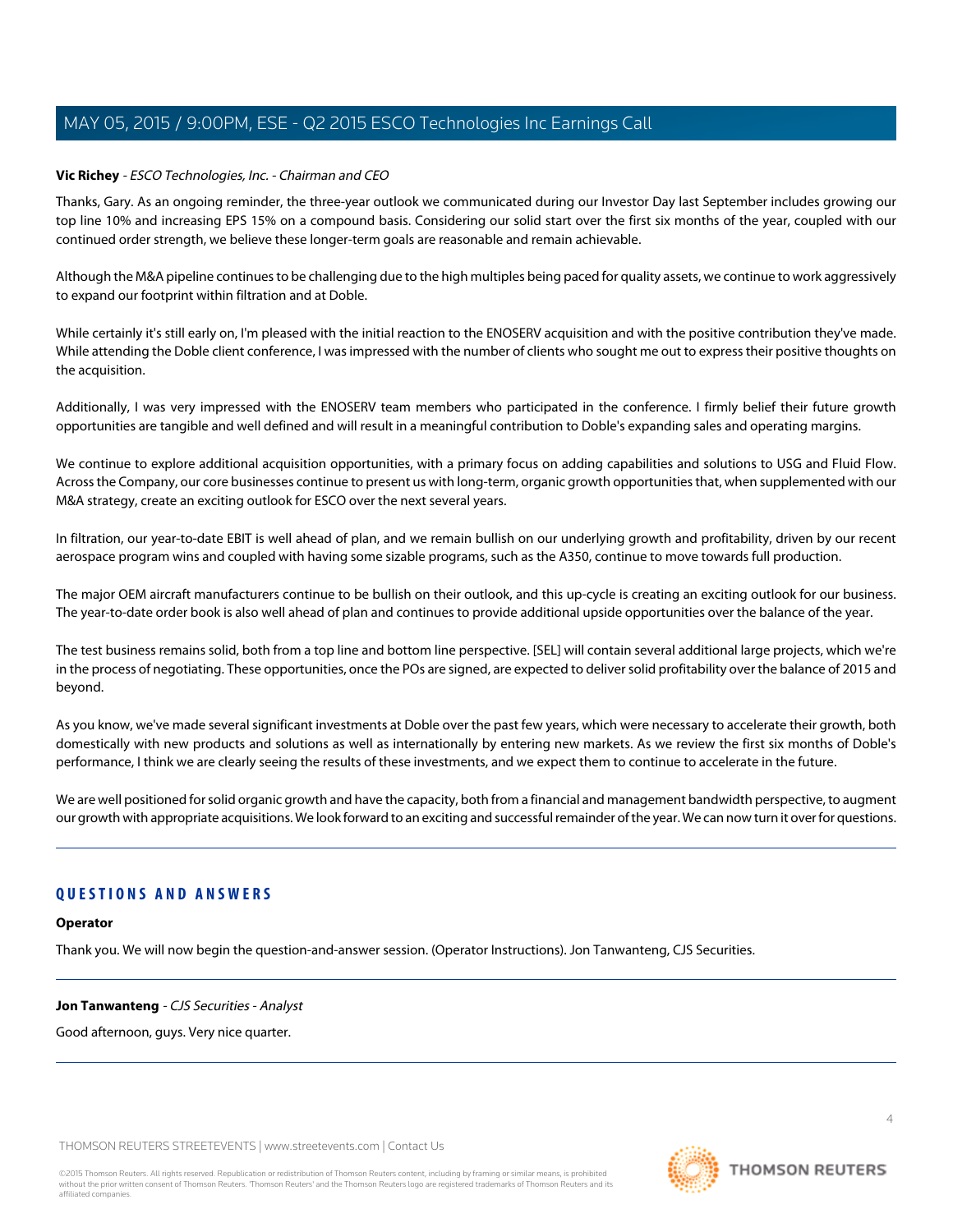**Vic Richey** - ESCO Technologies, Inc. - Chairman and CEO

Hey, Jon.

# **Gary Muenster** - ESCO Technologies, Inc. - Vice President and CFO

Thanks, Jon.

#### **Jon Tanwanteng** - CJS Securities - Analyst

So I'm just doing the math with your Q3 guidance. If your 2015 expectations are consistent with your prior \$1.70 to \$1.80 and your Q3 somewhere in the high end, does that mean that Q4 should be somewhere between \$0.54, \$0.64, around that area?

#### **Gary Muenster** - ESCO Technologies, Inc. - Vice President and CFO

That's correct.

#### **Jon Tanwanteng** - CJS Securities - Analyst

Okay.

# **Gary Muenster** - ESCO Technologies, Inc. - Vice President and CFO

As we have in the past, Jon, our fourth quarter is always our strongest, and so looking at the sequential step from Q2 to Q3, we see that 20%-plus move in EBIT dollars, and then, obviously, sequentially from Q3 to Q4, you'll get a pretty meaningful pop there as well driven by sales growth across the platform.

# **Jon Tanwanteng** - CJS Securities - Analyst

Got it. And then can you just quantify the risk of larger projects, maybe in the test segment? As you get close to the end of the year, what's the risk of them pushing out?

# **Vic Richey** - ESCO Technologies, Inc. - Chairman and CEO

Yes, we're in pretty decent shape. I mean, we were just down there a couple weeks ago and met with the guys, went through it on a detailed basis, and there are a couple of -- everything that we need is either in backlog or currently being negotiated, so unless these negotiations drag on for a significant amount of time, we should be fine with those opportunities.

And in fact, what we'll do, because these are the bigger opportunities and the bigger projects that we're negotiating now with customers that we've done a lot of work with, so we would go ahead and start building that product to ensure that we'll be able to make those deliveries. It's not a -- there's always risk, but it's not a significant amount at this point.

#### **Jon Tanwanteng** - CJS Securities - Analyst

Okay, thanks. And then just touching on the Doble business and the international strength that you're seeing, is that mostly the Middle East, and should we expect further strength there?

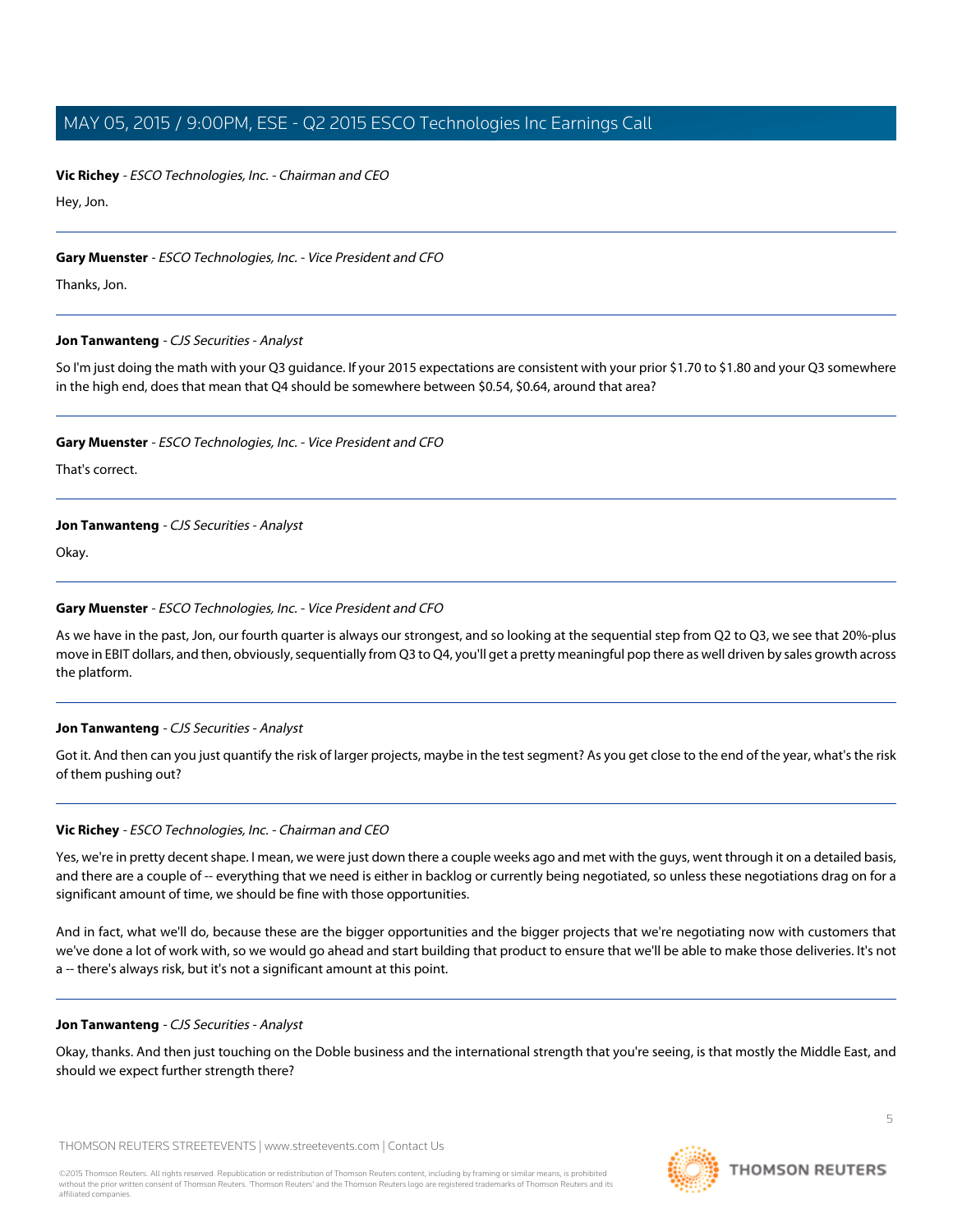#### **Vic Richey** - ESCO Technologies, Inc. - Chairman and CEO

Yes, it's doing real good. The Middle East project is going well. We hope to get a re-up of that before too long for the next 12 months. We're also seeing good strength in Mexico and South Africa.

#### **Jon Tanwanteng** - CJS Securities - Analyst

Okay, great. I'll jump back in queue. Thanks.

#### **Vic Richey** - ESCO Technologies, Inc. - Chairman and CEO

Okay.

#### **Operator**

<span id="page-5-0"></span>(Operator Instructions). Ben Hearnsberger, Stephens.

#### **Ben Hearnsberger** - Stephens, Inc. - Analyst

Looking at the test business margin, it came in a little bit below our expectation, and in the press release, you mentioned some work you're doing on the cost side of the equation to kind of help margins there. Can you take us through some of those initiatives?

# **Vic Richey** - ESCO Technologies, Inc. - Chairman and CEO

Sure. Some of the things we've been doing, we've -- some of it's basically blocking and tackling. I mean, we've worked hard on the overtime, on the planning process to make sure that we have the factory level loads so we don't have to work overtime. We've been working hard on the freight side of it, which doesn't seem like a big deal, but when you're shipping product around the world, it's a big deal.

We did have a reduction in force last week, both here in the US and Europe, so there are a number of things like that that we've been working. I would say there's nothing out of the ordinary. It's really just good business sense, and we're just trying to get some of the things cleaned up to make sure that we're in a position to get those margins up to a reasonable place in the last half of this year, and then going into next year, I think we'll be in a much better position.

#### **Ben Hearnsberger** - Stephens, Inc. - Analyst

Okay. And then it sounds like your aerospace business has remained strong and you're really not seeing any impact from lower fuel. Can you just comment on what -- kind of what you're seeing further out? Are the risks that you think you have to your aerospace business giving if we assume a lower fuel environment?

#### **Vic Richey** - ESCO Technologies, Inc. - Chairman and CEO

Everything we've seen -- we studied that a good bit and talked to a number of people and done some research, and while that always comes up, I think the reality is we don't see that changing. I mean, if you think about what the airlines have or what Boeing Air must have in backlog, they have multiple years of backlog in place, so let's say something did happen and some of that went away. It would not impact us in the near term, first of all.

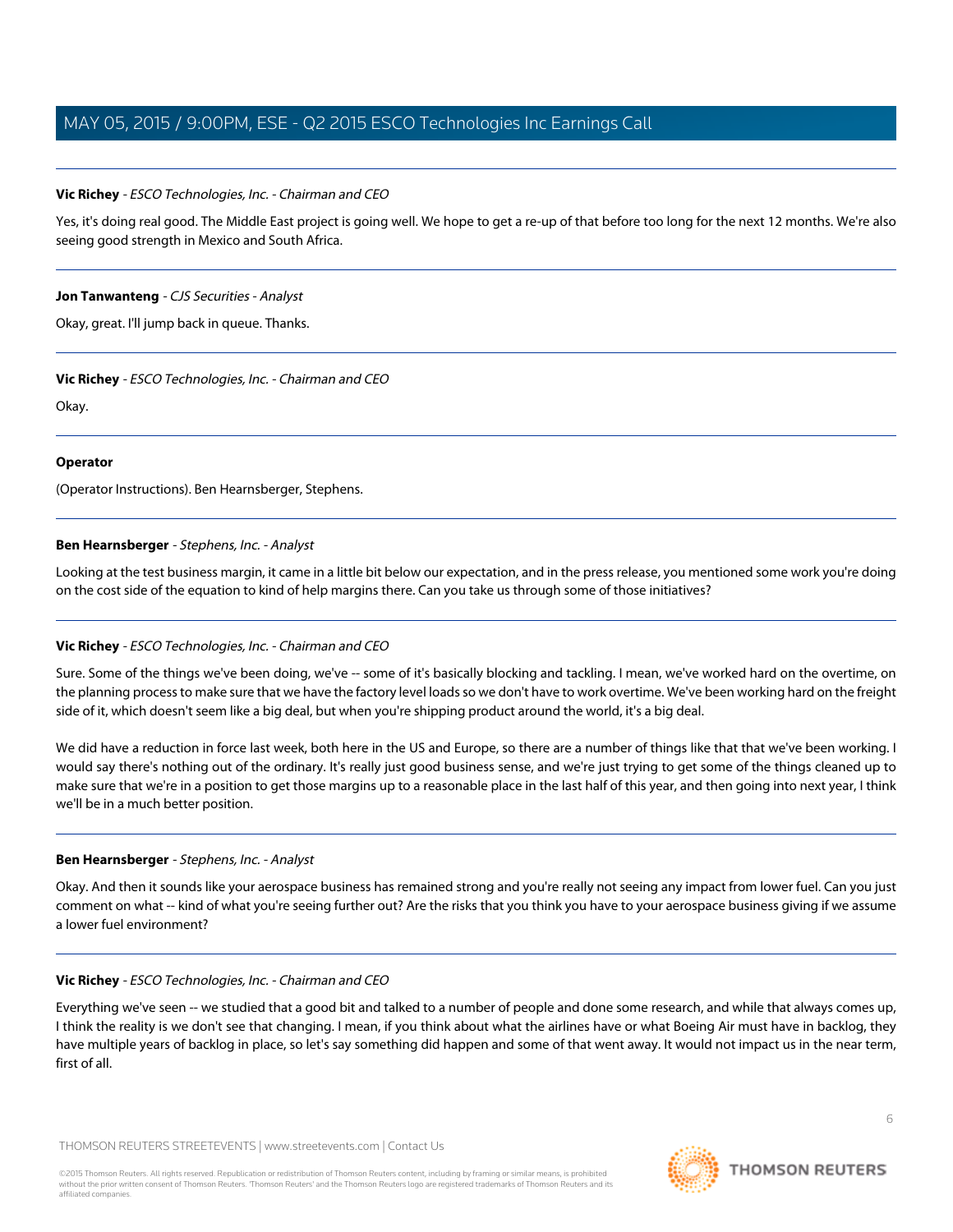Second of all, people talk a good bit about the fuel prices, but the reality is even with the lower fuel price, people want to have a lighter aircraft, they want to have the newer engines, and so they're committed to do that. So if they pull out of the queue and say -- okay, I'm going to push this off for a while, they're probably pushing acquisitions of those aircraft off by five or six years, and I don't think anybody's really willing to do that.

So there's a lot of discussion around that, but we've seen no indication that that's really going to happen. And if it does happen, I think it would be in a very minor way with some of the smaller aircraft -- or some of the smaller airlines.

#### **Ben Hearnsberger** - Stephens, Inc. - Analyst

Okay, great. I'll jump back in queue.

#### **Operator**

Jon Tanwanteng, CJS Securities.

#### **Jon Tanwanteng** - CJS Securities - Analyst

I just wanted to get a little more color on the aerospace programs that you have out there. Are they ahead of or behind schedule right now, and when do we start to see the inflection point on your P&L?

#### **Vic Richey** - ESCO Technologies, Inc. - Chairman and CEO

Yes, the big one is the A350, and I would say that the overall program is delayed from what the original schedule was -- not as a result of anything that we've done, I would say. It's just these new programs always seem to take longer than originally anticipated. But we have a pretty good ramp starting really in 2016 and 2017, and then I think it just goes into full production in 2018.

# **Gary Muenster** - ESCO Technologies, Inc. - Vice President and CFO

I'll add one thing to that, Jon. I think just from an order perspective on these new platforms, as we try to lay out the timeframe on when you're going to get these orders for the OEM stuff that's going into production, I'd say we're about -- on the order side, we're about \$4 million to \$5 million ahead of where we thought we would be at the halfway point relative to new orders, and so now it's just a matter of when do those translate into the P&L.

It's not a 30-day turn, obviously, but I'd say what it gives us is a tremendous amount of confidence in the back half of the year relative to any delivery schedules that we have on the OEM side of the business and then gives us continued strength as we enter 2016. So it's really an order -- it's the order side of the business that's coming in way ahead of plan.

#### **Jon Tanwanteng** - CJS Securities - Analyst

Okay, great. That's very helpful. And then just could you maybe go through the same line of thought on the defense side, maybe talk about the Virginia and acceleration of the builds there?

#### **Vic Richey** - ESCO Technologies, Inc. - Chairman and CEO

Yes, we're not counting on any acceleration there now, but that program is projected out for the next eight or ten years, so I don't anticipate there being any change to that. I mean, if you have to be in the defense business, I'd say the submarine side is probably a great place to be because

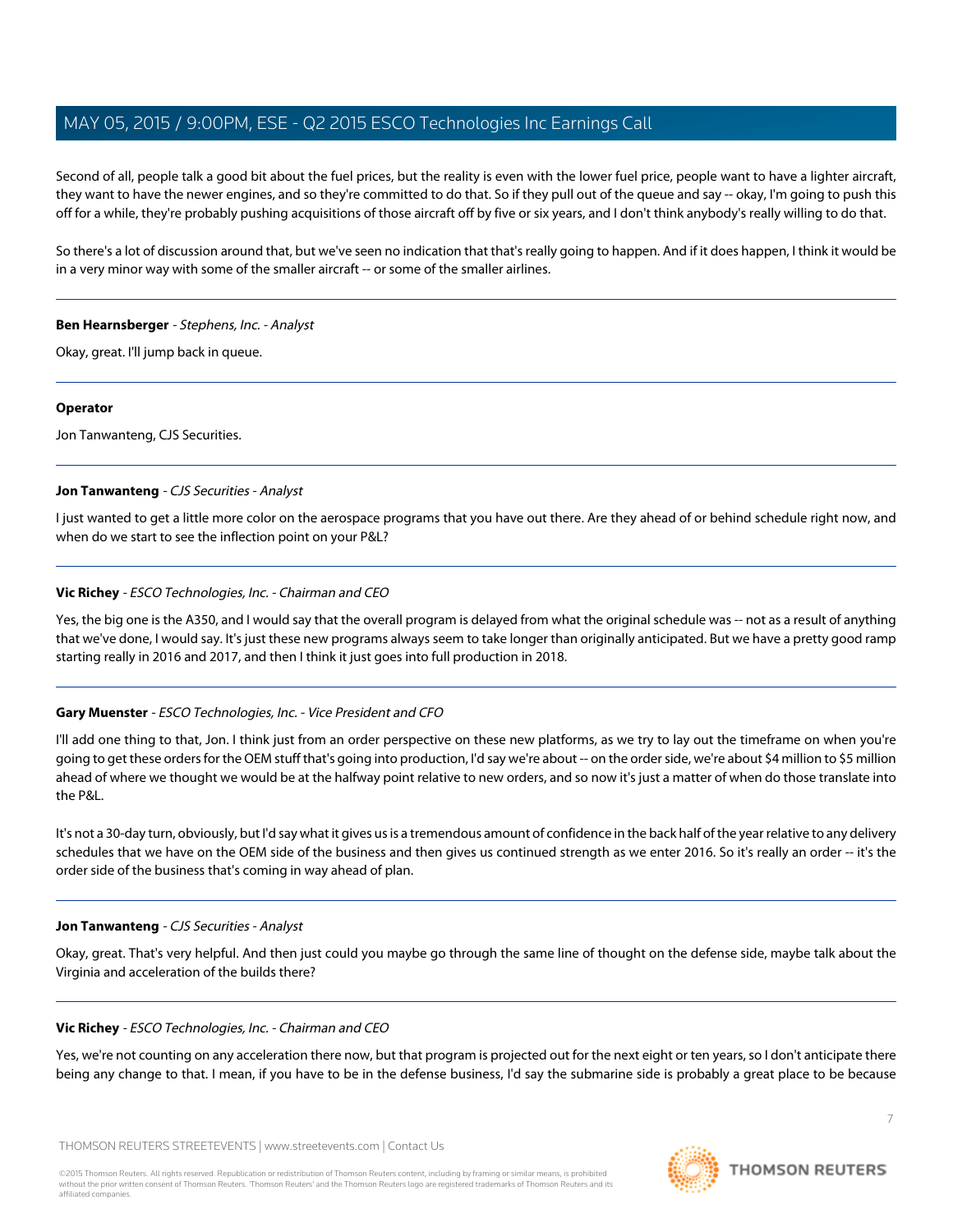there's a low rate of production, but it's very predictable and it's all well-funded and there's such a capable weapons system, both from an offensive and defensive perspective, that if something is going to get funded, I'm pretty sure it's going to be the submarine.

So we don't have a lot of concern about that. In fact, we have our orders for the next several years as we sit here today.

#### **Gary Muenster** - ESCO Technologies, Inc. - Vice President and CFO

Yes, I think one thing to add to that, Jon, is the -- even when you see the materials coming out of electric boat and that sort of thing on how they're stepping up to one and a half boats and that sort of thing, our product is such long lead-time stuff, we're way out ahead of that, so the things that we're delivering today or in the fourth quarter here, those aren't for the boats that are today being launched.

We're probably a year to 15 months ahead of when that boat would be launched, because we're basically -- our product is attached into the core of the submarine, so we're an early build addition, and therefore our product has to be in the shipyard well in advance of when the hull is being constructed. So we don't get the immediate pop of -- when you see the one and a half boats, we don't -- ours isn't going to go up one and a half boats this year.

But it's a cumulative effect situation that, over the next five years, I think you'll see continued strength in that as well as the position that we're getting on the Ohio-class boats as well. That's going to be a nice opportunity for us over the next five to ten years.

#### **Jon Tanwanteng** - CJS Securities - Analyst

Okay, great. Thanks again, guys.

#### **Operator**

We have no further questions at this time. I'd like to turn the call back to Vic Richey for closing remarks.

#### **Vic Richey** - ESCO Technologies, Inc. - Chairman and CEO

Thank you. So to wrap up, I'm very pleased with our second quarter and year-to-date results, and I'm comfortable that our three-year financial goals remain on track. I'm optimistic about our growth prospects, both short term and longer term. Our priorities remain simple and straightforward -execute and deliver our commitments in the core business, maintain our focus on new product development, supporting organic growth, and supplement our existing plan with accretive acquisitions around our core business.

Thank you, everyone, and I look forward to talking to you on our next call.

#### **Operator**

Thank you. Ladies and gentlemen, this concludes today's conference. Thank you for participating. You may now disconnect.



8